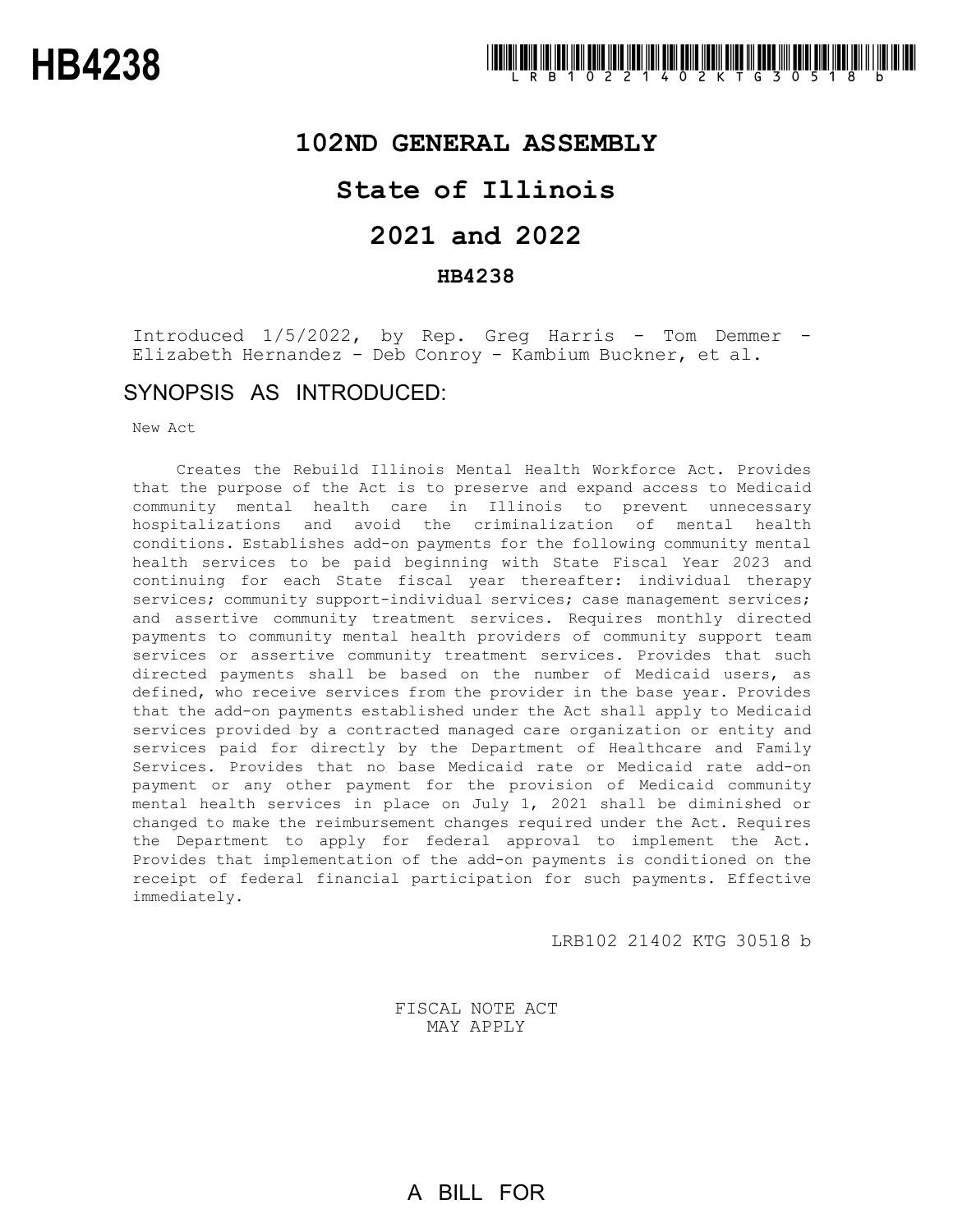AN ACT concerning public aid. 1

#### **Be it enacted by the People of the State of Illinois, represented in the General Assembly:** 2 3

Section 1. Short title. This Act may be cited as the Rebuild Illinois Mental Health Workforce Act. 4 5

Section 5. Purpose. The purpose of this Act is to preserve and expand access to Medicaid community mental health care in Illinois to prevent unnecessary hospitalizations and avoid the criminalization of mental health conditions. 6 7 8 9

Section 10. Medicaid funding for community mental health services. Medicaid funding for the specific community mental health services listed in this Act shall be adjusted and paid as set forth in this Act. Such payments shall be paid in addition to the base Medicaid reimbursement rate per service unit. The payment adjustments shall begin on July 1, 2022 for State Fiscal Year 2023 and shall continue for every State fiscal year thereafter. 10 11 12 13 14 15 16 17

(1) Individual Therapy Medicaid Add-on Payment for services provided under the H0004 Code: 18 19

(A) The Medicaid add-on payment for individual therapy provided by a qualified mental health professional shall be increased by \$9 per service 20 21 22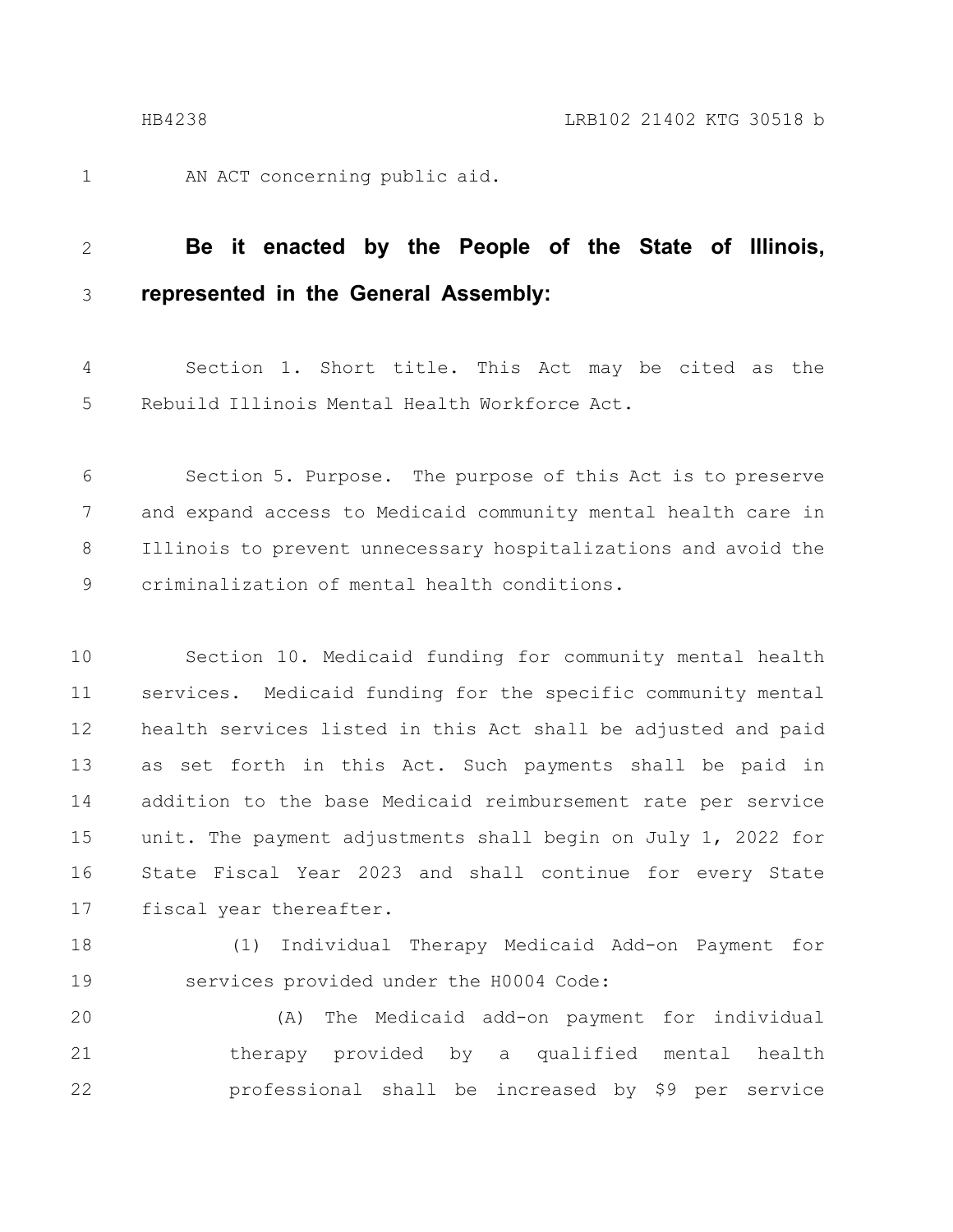unit, for a total add-on payment of \$15 per service unit. 1 2

(B) A Medicaid add-on payment of \$9 per service unit for individual therapy provided by a mental health professional shall be established. 3 4 5

(2) Community Support - Individual Medicaid Add-on Payment for services provided under the H2015 Code: All community support - individual services shall receive a Medicaid add-on payment equal to \$15 per service unit. 6 7 8 9

(3) Case Management Medicaid Add-on Payment for services provided under the T1016 code: All case management services shall receive a Medicaid add-on payment equal to \$15 per service unit. 10 11 12 13

(4) Assertive Community Treatment Medicaid Add-on Payment for services provided under the H0039 code: The Medicaid add-on payment for assertive community treatment services shall increase by \$8 per service unit, for a total add-on payment of \$20 per service unit. 14 15 16 17 18

19

(5) Medicaid user-based directed payments.

(A) For each State fiscal year, a monthly directed payment shall be paid to a community mental health provider of community support team services based on the number of Medicaid users of community support team services documented by Medicaid fee-for-service and managed care encounter claims delivered by that provider in the base year. The Department of 20 21 22 23 24 25 26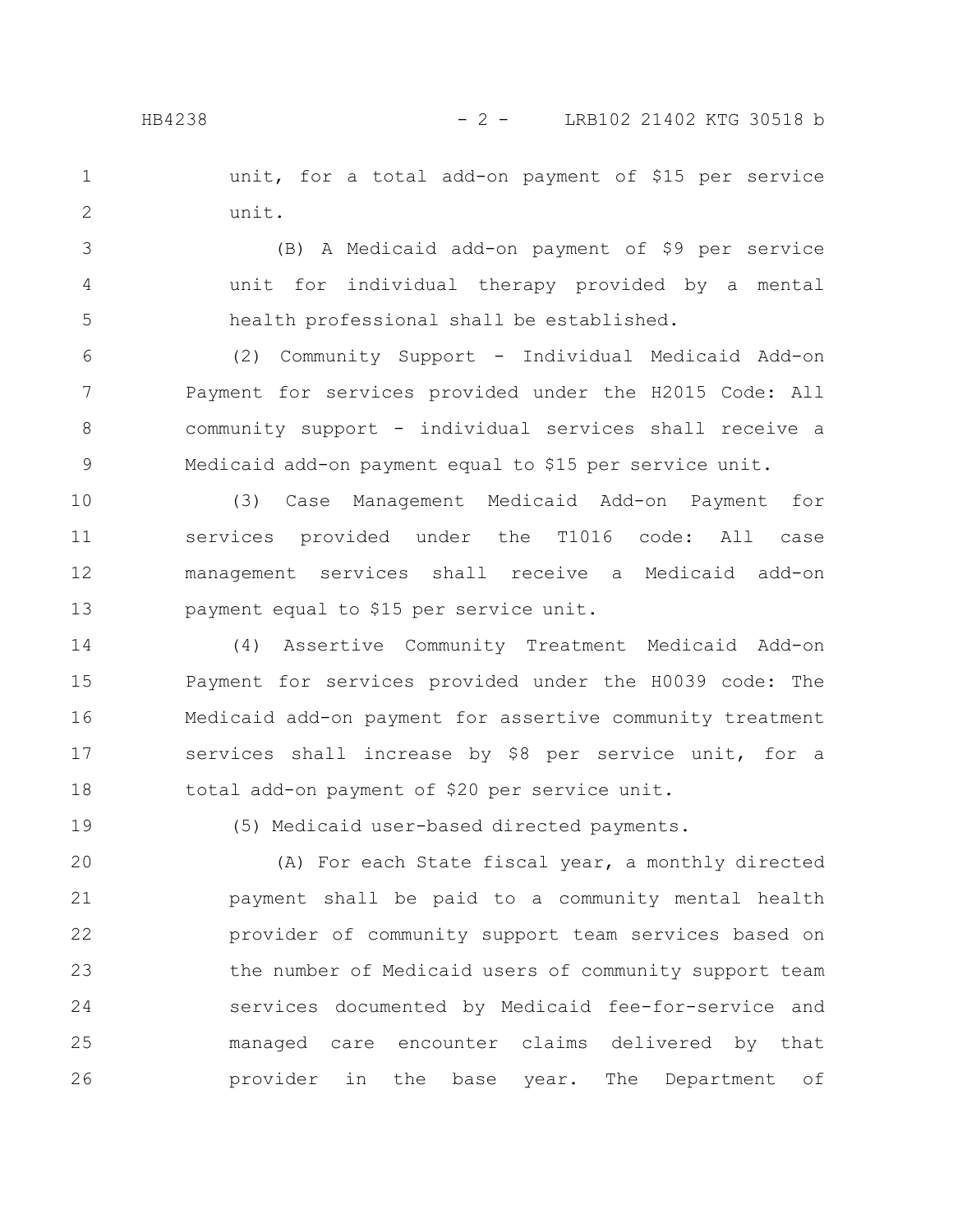Healthcare and Family Services shall make the monthly directed payment to each provider entitled to directed payments under this Act by no later than the last day of each month throughout each State fiscal year.

(i) The monthly directed payment for a community support team provider shall be calculated as follows: The sum total number of individual Medicaid users of community support team services delivered by that provider throughout the base year, multiplied by \$4,200 per Medicaid user, divided into 12 equal monthly payments for the State fiscal year. 5 6 7 8 9 10 11 12

(ii) As used in this subparagraph, "user" means an individual who received at least 200 units of community support team services (H2016) during the base year. 13 14 15 16

(B) For each State fiscal year, a monthly directed payment shall be paid to each community mental health provider of assertive community treatment services based on the number of Medicaid users of assertive community treatment services documented by Medicaid fee-for-service and managed care encounter claims delivered by the provider in the base year. 17 18 19 20 21 22 23

(i) The monthly direct payment for an assertive community treatment provider shall be calculated as follows: The sum total number of 24 25 26

1

2

3

4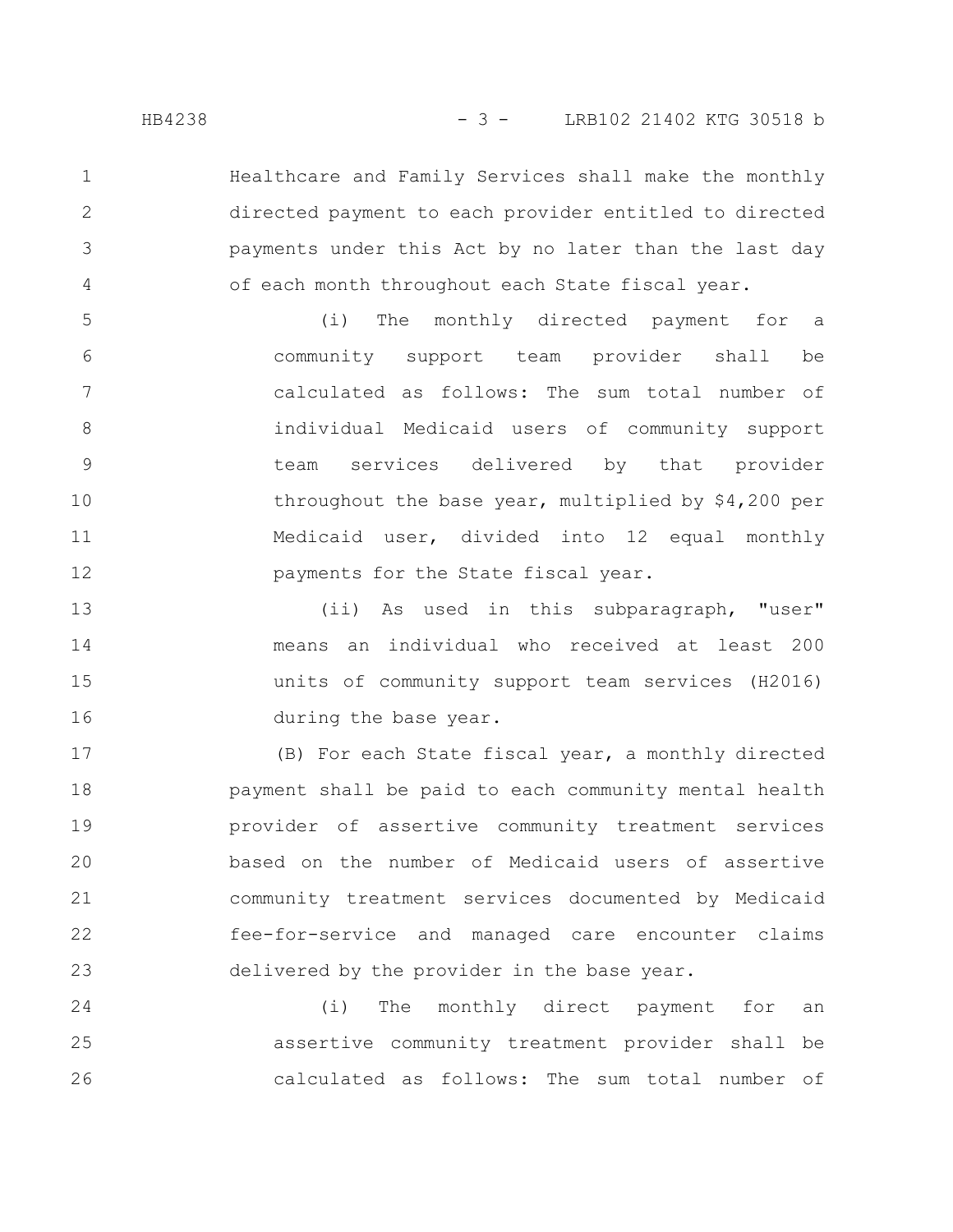Medicaid users of assertive community treatment services provided by that provider throughout the base year, multiplied by \$6,000 per Medicaid user, divided into 12 equal monthly payments for that State fiscal year. 1 2 3 4 5

(ii) As used in this subparagraph, "user" means an individual that received at least 300 units of assertive community treatment services during the base year. 6 7 8 9

(C) The base year for directed payments under this Section shall be calendar year 2019 for State Fiscal Year 2023 and State Fiscal Year 2024. For the State fiscal year beginning on July 1, 2024, and for every State fiscal year thereafter, the base year shall be the calendar year that ended 18 months prior to the start of the State fiscal year in which payments are made. 10 11 12 13 14 15 16 17

Section 15. Applicable Medicaid services. The payments listed in Section 10 shall apply to Medicaid services provided through contracts with any Medicaid managed care organization or entity and for Medicaid services paid for directly by the Department of Healthcare and Family Services. 18 19 20 21 22

Section 20. Base Medicaid rates or add-on payments. No base Medicaid rate or Medicaid rate add-on payment or any 23 24